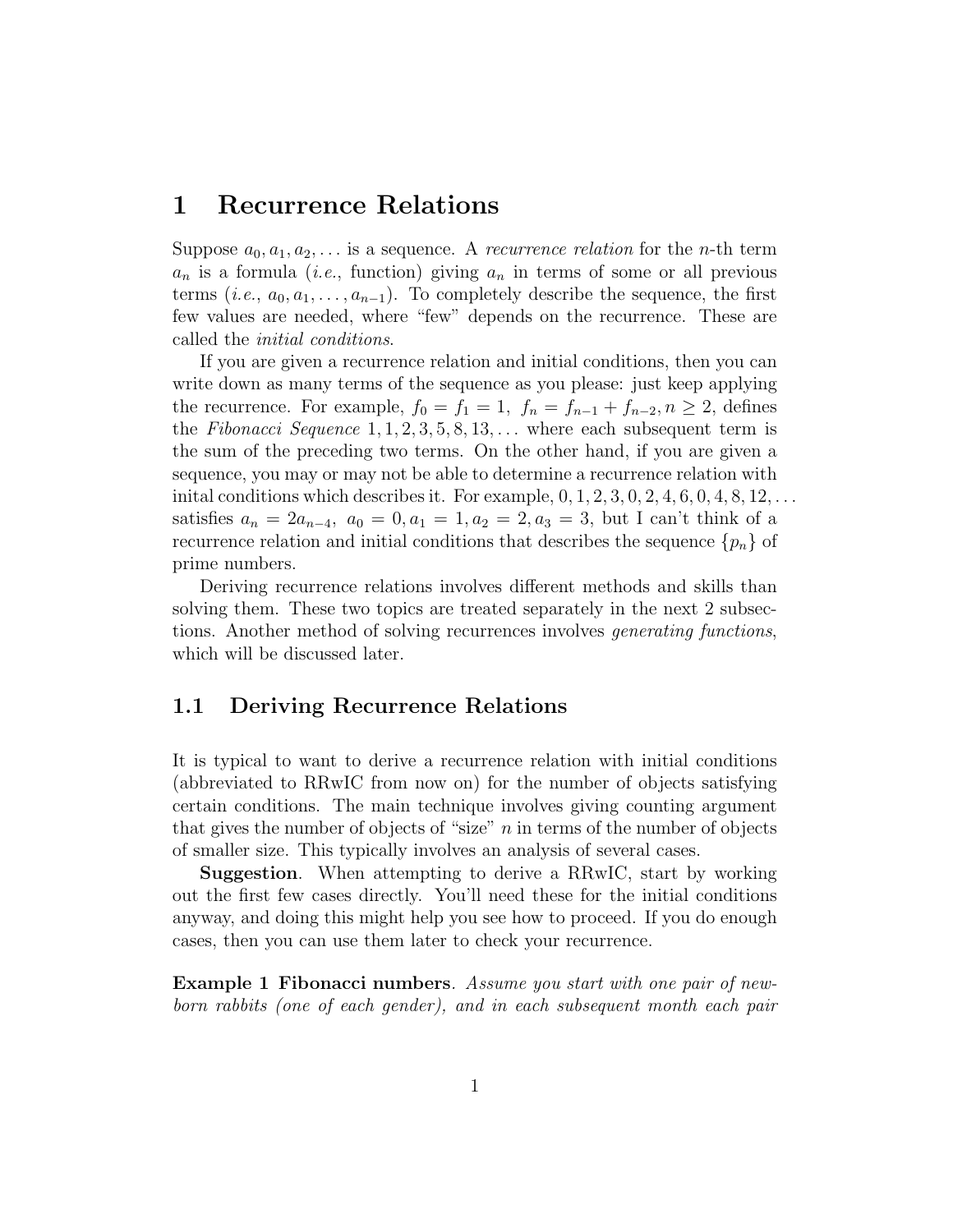of rabbits which are more than 1 month old gives birth to a new pair of rabbits, one of each gender. Determine a RRwIC for  $f_n$ , the number of pairs of rabbits present at the end of n months.

The statement tells us that  $f_0 = 1$ . Also,  $f_1 = 1$  because the original pair of rabbits is not yet old enough to breed. At the end of two months, we have our pair from before, plus one new pair. At the end of 3 months, we have the  $f_2$  pairs from before, and  $f_1$  of them are old enough to breed, so we have  $f_3 = f_2 + f_1 = 3$  pairs. Consider what happens at the end of n months. We still have the  $f_{n-1}$  pairs from the month before. The number of pairs old enough to breed is the number alive two months ago, or  $f_{n-2}$ , so we get  $f_{n-2}$ new pairs. Thus,  $f_n = f_{n-1} + f_{n-2}$ ,  $n \ge 2$ , and  $f_0 = f_1 = 1$ . Using the RRwIC yields the sequence 1, 1, 2, 3, 5, 8, ... which agrees with our initial counting.

**Counting sequences**. Suppose you want to derive a recurrence for  $a_n$ , the number of sequences with a certain property. A strategy that is often successful is breaking the counting argument into cases based on the first (or last) entry in the sequence.

**Example 2** Derive a RR with IC for  $u_n$ , the number of sequences (strings) of upper case letters that do not contain ZZ.

By counting,  $u_0 = 1, u_1 = 26, u_2 = 26^2 - 1 = 675, u_3 = 25(26^2 - 1) + 1.25.26 =$ 17525. The method used to derive  $u_3$  suggests breaking the counting into cases depending on the first letter in the sequence. Let's call a string valid if it does not contain  $ZZ$ . Consider a valid string of length  $n$ . There are two cases depending on whether the first letter is Z.

**Case 1.** The first letter is not  $Z$  (25 choices).

Then, the remaining  $n-1$  letters can be any valid string of length  $n-1$ . Since there  $u_{n-1}$  of these, by the Rule of Product there are  $25u_{n-1}$  valid string in which the first letter is not Z.

**Case 2.** The first letter is  $Z(1)$  choice).

Since the string is valid, the second letter is not Z (25 choices), and then the remaining  $n-2$  letters can be any valid string of length  $n-2$ . Since there  $u_{n-2}$  of these, by the Rule of Product there are  $25u_{n-2}$  valid string in which the first letter is Z.

Therefore, by the Rule of Sum,  $u_n = 25u_{n-1} + 25u_{n-2}$ ,  $n \ge 2$ . As a check on the work, computing with the recurrence, and  $u_0 = 1$  and  $u_1 = 25$  gives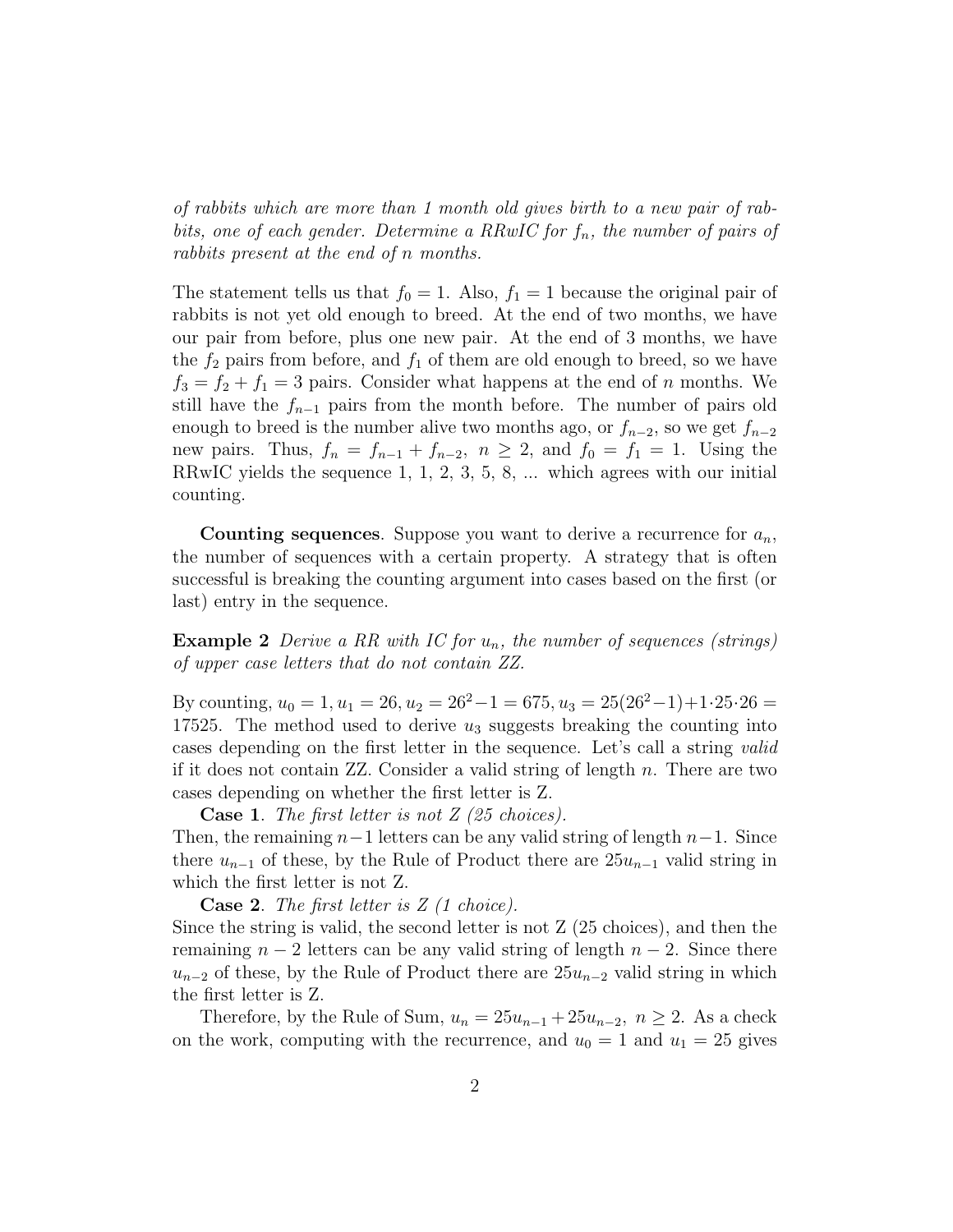$u_2 = 25 \cdot 26 + 25 \cdot 1 = 675$  and  $u_3 = 25 \cdot 675 + 25 \cdot 26 = 17525$ . Since these agree with what was obtained in step 1, there is some evidence that the RR with IC is correct.

Similar methods often work when you are considering the number of ways to accomplish a sequence of steps, where at each step one of a few things happens. For example, a RRwIC for the number of ways to climb  $n$  stairs where on each stride you climb 1, 2, or 3 stairs is  $a_0 = a_1 = 1$ ,  $a_2 = 2$  and for  $n \geq 3$ ,  $a_n = a_{n-1} + a_{n-2} + a_{n-3}$ .

Sometimes one or more of the cases do not involve the number of objects of a smaller size.

**Example 3** Derive a RRwIC for  $b_n$ , the number of bit strings of length n that contain 00.

By counting,  $b_0 = b_1 = 0$ ,  $b_2 = 1$ , and  $b_3 = 3$ . Call a bit string good if it contains 00. Consider a good bit string of length  $n$ . There are two cases to consider, depending on the first bit (element of the sequence).

Case 1. The first element is 1 (1 choice).

Then, the remaining  $n-1$  bits can be any good bit string of length  $n-1$ , so there are  $b_{n-1}$  of these.

**Case 2.** The first element is  $\theta$  (1 choice).

If the next bit is 1, then the remaining  $n-2$  bits can be any good bit string of length  $n-2$ , so there are  $b_{n-2}$  good bit strings that begin 01. On the other hand, if the second bit is 0, then we have 00 already, so the remaining  $n-2$ bits can be *any* bit string of length  $n-2$ , and there are  $2^{n-2}$  of these.

Thus, by the Rule of Sum,  $b_n = b_{n-1} + b_{n-2} + 2^{n-2}$ ,  $n \ge 2$ . Plugging in the initial conditions and computing yields  $b_2 = 1$  and  $b_3 = 3$ , which agrees with what was obtained directly.

When the recurrence relation is for the number of sequences that do, or don't, contain a subsequence where all characters are the same, the methods above usually suffice. When the characters in the forbidden subsequence of interest are not all the same, the counting can be more complicated.

**Example 4** Derive a RRwIC for  $d_n$ , the number of sequences of the 26 upper case letters that do not contain DOG.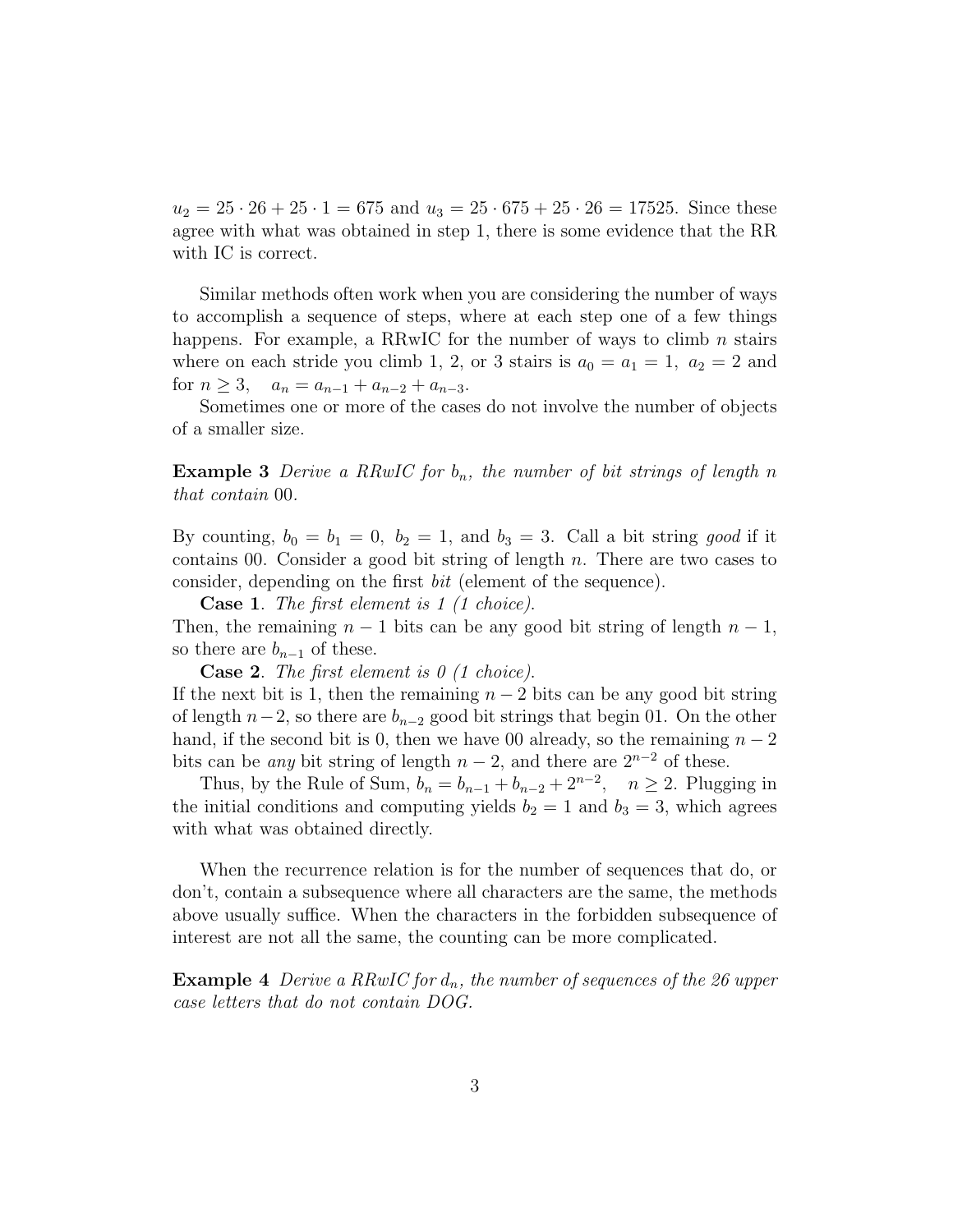By counting,  $d_0 = 1$ ,  $d_1 = 26$ ,  $d_2 = 26^2$ , and  $d_3 = 26^3 - 1$ . Call a sequence dogless if it does not contain DOG. There are two cases to consider, depending on the first letter.

**Case 1.** The first letter is not  $D$  (25 choices).

Then, the remaining  $n-1$  letters can be any dogless sequence of length  $n-1$ , and there  $d_{n-1}$  of these. Thus, there are  $25d_{n-1}$  dogless sequences in which the first character is not D.

**Case 2.** The first letter is  $D$  (1 choice).

The remaining  $n-1$  letters must be a dogless sequence of length  $n-1$  $(d_{n-1}$  choices), but care needs to be taken because DOG is formed when this sequence starts with OG. We don't want to count these, and so we subtract the number of sequnces that contain DOG as the first three letters (i.e. formed in this way –  $d_{n-3}$  choices). Hence, the number of dogless sequences in this case is  $d_{n-1} - d_{n-3}$ .

By the Rule of Sum,  $d_n = 25d_{n-1} + (d_{n-1} - d_{n-3}) = 26d_{n-1} - d_{n-3}$ .

Another method involves remembering that if  $a_n$  counts the number of objects you want, then the number that you don't want equals the total number of object minus  $a_n$ .

**Example 5** Derive a RRwIC for  $z_n$ , the number of sequences of A's, B's and  $C$ 's that contain an odd number of  $C$ 's.

By counting,  $z_0 = 0, z_1 = 1, z_2 = 4$  and  $z_3 = 13$ . Let's call a sequence *odd* if it contains an odd number of C's, and even otherwise. Consider an odd sequence of length  $n$ . There are two cases to consider, depending on the first character in the sequence.

**Case 1.** The first character is A or B  $(2 \text{ choices})$ .

Then, the remaining  $n-1$  characters form an odd sequence of length  $n-1$ , so there are  $2z_{n-1}$  of these.

**Case 2.** The first character is  $C$  (1 choice). Then the remaining  $n-1$  characters form an even sequence of length  $n-1$ , and the number of these is  $3^{n-1} - z_{n-1}$ .

Thus, by the Rule of Sum,  $z_n = 2z_{n-1} + 3^{n-1} - z_{n-1} = z_{n-1} + 3^{n-1}$ ,  $n \ge 1$ . Plugging in the initial conditions and computing yields  $z_1 = 1, z_2 = 4$ , and  $z_3 = 13$ , which agrees with our initial counting.

Counting subsets. If you are trying to derive a RRwIC that involves subsets of  $\{x_1, x_2, \ldots, x_n\}$  with certain properties, try breaking into cases depending on what happens to  $x_1$ .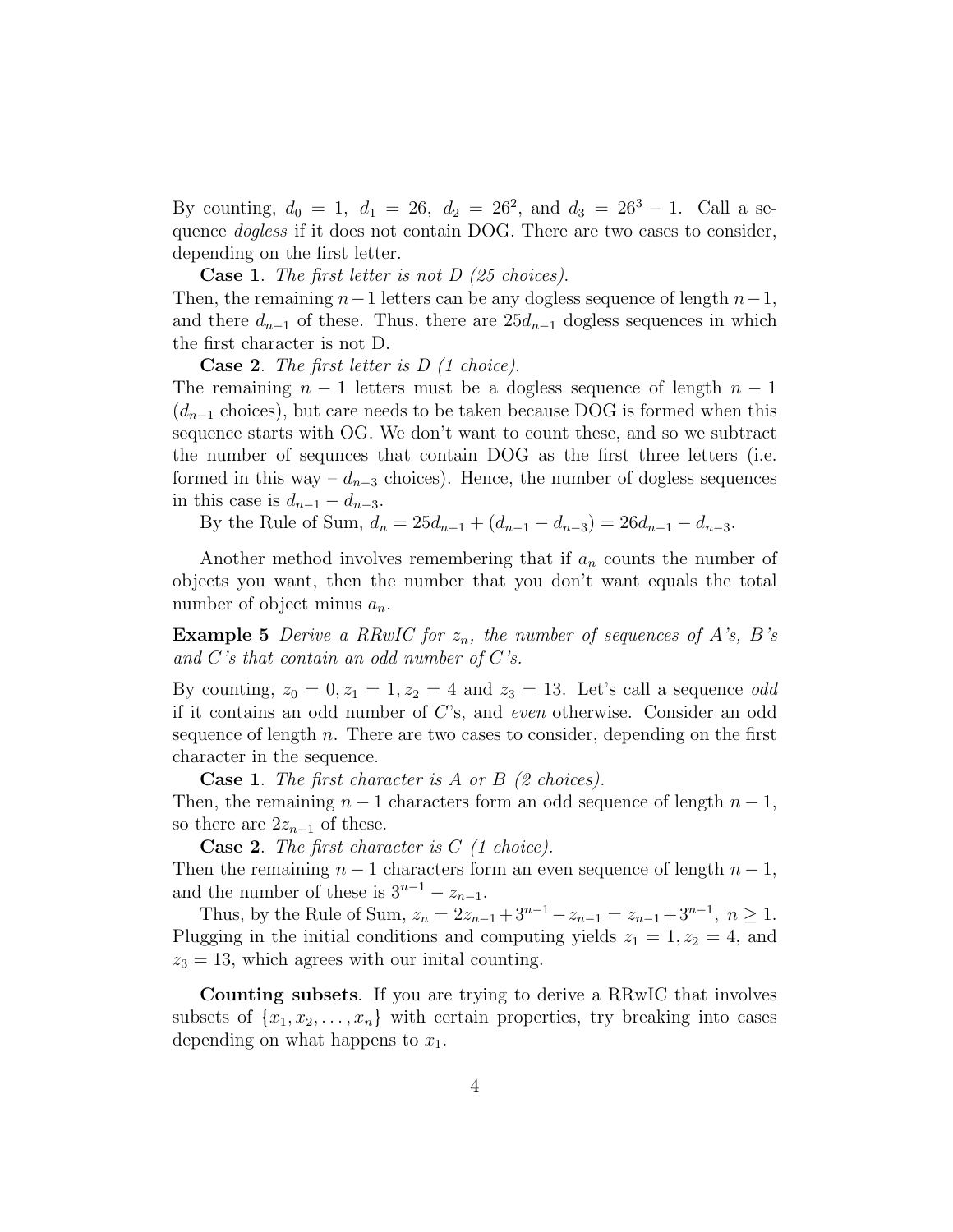**Example 6** Derive a RR with IC for  $p_n$ , the number of ways to partition an n-set into subsets. (Remember that the subsets in a partition are non-empty and pairwise disjoint.)

By counting,  $p_1 = 1$ ,  $p_2 = 2$ ,  $p_3 = 5$ . Let's agree that  $p_0 = 1$ ; we'll see why this is helpful in a moment. Consider a partition of the *n*-set  $\{x_1, x_2, \ldots, x_n\}$ . Then  $x_1$  belongs to one of the subsets in the partition, call it S and let  $k = |S|$ . Then  $1 \leq k \leq n$ . Deleting S leaves a partition of the  $(n-k)$ -set formed by the remaining elements. Since there are  $\binom{n-1}{k-1}$  $k-1$ ) choices for a  $k$ -subset containing  $x_1$ , and for each of these there are  $p_{n-k}$  partitions of the remaining elements, by the Rule of Product the number of partitions of  $\{x_1, x_2, \ldots, x_n\}$  in which  $x_1$  belongs to a subset of size k is  $\binom{n-1}{k-1}$  $k-1$  $\big) p_{n-k}$ . (Note: it is this line that would lead to wanting to define  $p_0 = p_{n-n} = 1$ .) Thus, by the Rule of Sum,  $p_n = \sum_{k=1}^n \binom{n-1}{k-1}$  $k-1$  $\{p_{n-k}, n \geq 1$ . Computing using this recurrence leads to  $p_2 = \begin{pmatrix} 1 \\ 0 \end{pmatrix}$ 0  $\left(p_{1}+\left(p_{1}^{1}\right)\right)$ 1  $\binom{p_0}{0} = 2$ , and  $p_3 = \binom{2}{0}$  $\mathbf{0}$  $\left\{p_{2}+\right\}^{2}_{1}$ 1  $\left[ p_{1}+\left( p_{2}^{2}\right) \right]$ 2  $\mathcal{p}_0 = 5$ , which agrees with what we obtained initially.

Summary. A good way to start is to work out the first few cases directly. For the general case, try to organise the counting into cases depening on what happens on the first move, or first step, or to the first object. Or, replace first by  $n$ -th.

# 2 Solving Recurrences

To solve a recurrence relation means to find a function defined on the collection of indices (i.e. subscripts, usually the natural numbers) that satisfies the recurrence. There are usually many such functions. If initial conditions are given, we will want to chose the one function that gives the correct initial values.

**Example 7** For example, if c is any constant, any function of the form  $c2^n$ is a solution to the recurrence relation  $a_n = 2a_{n-1}$ . To see this, plug the corresponding value into both sides and verify that they are equal. This is the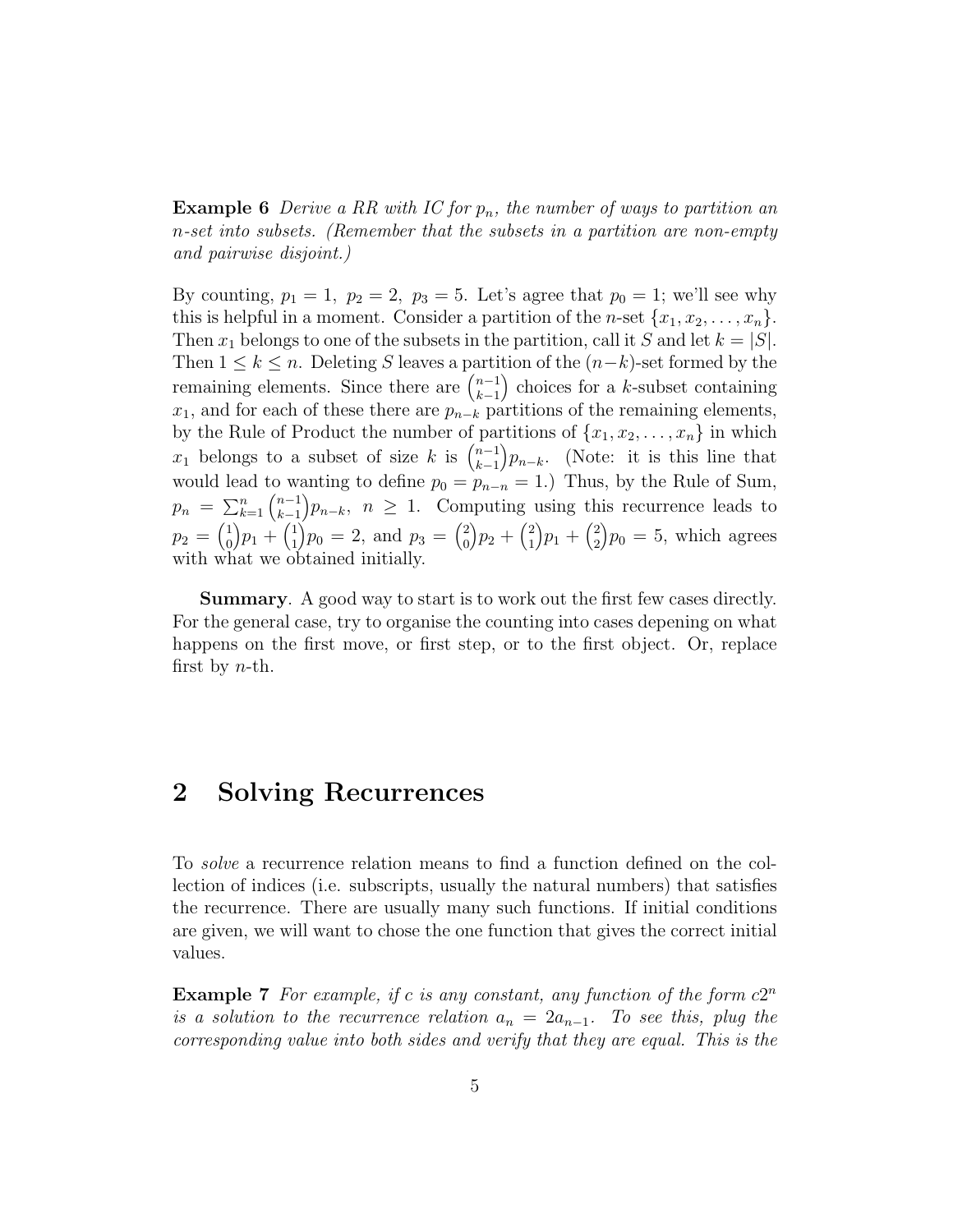Induction part of a proof by mathematical induction: If  $a_{n-1} = c2^{n-1}$ , then  $a_n = c2^n$ . If the initial condition  $a_0 = 5$  is specified, then the only choice for c that gives the correct initial value is  $c = 5$ . This is the Basis part of a proof by mathematical induction that  $a_n = 5 \cdot 2^n$ . It doesn't matter in which order the basis and induction are established, what matters is that both have been demonstrated to be true. Hence, the solution is  $a_n = 5 \cdot 2^n$ .

We will discuss four methods for solving recurrences: (1) Guess and Check, (2) Iteration, (3) Characteristic Equations, and (4) Generating Functions. The first three are discussed in this section, and the fourth in the section on generating functions.

Guess and Check. The method is to guess a solution and then prove by induction that your guess is correct. Obtaining the "right" guess is a matter of astute observation or dumb luck, though experience can help.

**Example 8** Consider the recurrence  $h_n = 2h_{n-1} + 1$ ,  $n \ge 1$  with initial condition  $h_0 = 0$ . Computing the first few values gives  $h_0 = 1, h_1 = 1, h_2 =$  $3, h_3 = 7, h_4 = 15$  and  $h_5 = 31$ . It seems reasonable to guess that  $h_n = 2^n - 1$ for all  $n \geq 0$ . It is easy to prove by induction that this is correct. If  $n = 0$ then  $h_0 = 0 = 2^0 - 1$ , so that statement (that  $h_n = 2^n - 1$ ) is true for  $n = 1$ . Assume that  $h_k = 2^k - 1$  for some  $k \geq 0$ . Consider  $h_{k+1} = 2h_k + 1$  $2(2<sup>k</sup> - 1) + 1$  (by the induction hypothesis) =  $2<sup>k+1</sup> - 1$ , as desired. It now follows by induction that  $h_n = 2^n - 1$  for all  $n \geq 0$ .

Iteration. This is also known as repeated substitution. It is *most* useful when the recurrence involves only one previous term, and is what you should probably try fist in such cases. The method is to repeatedly apply the recurrence and reduce it to a summation that you can hopefully exaluate. Usually is is best not to collect terms in the summation as that can obscure what is going on.

It is useful to remember that if  $x \neq 1$ , then  $1 + x + x^2 + \cdots + x^t = \frac{x^{t+1}-1}{x-1}$  $\frac{x+1-1}{x-1},$ and if  $x = 1$  the sum is  $t + 1$ .

**Example 9** Solve the recurrence  $t_n = 3t_{n-1} + 7$ ,  $n \ge 1$  with initial condition  $t_0 = 5$ .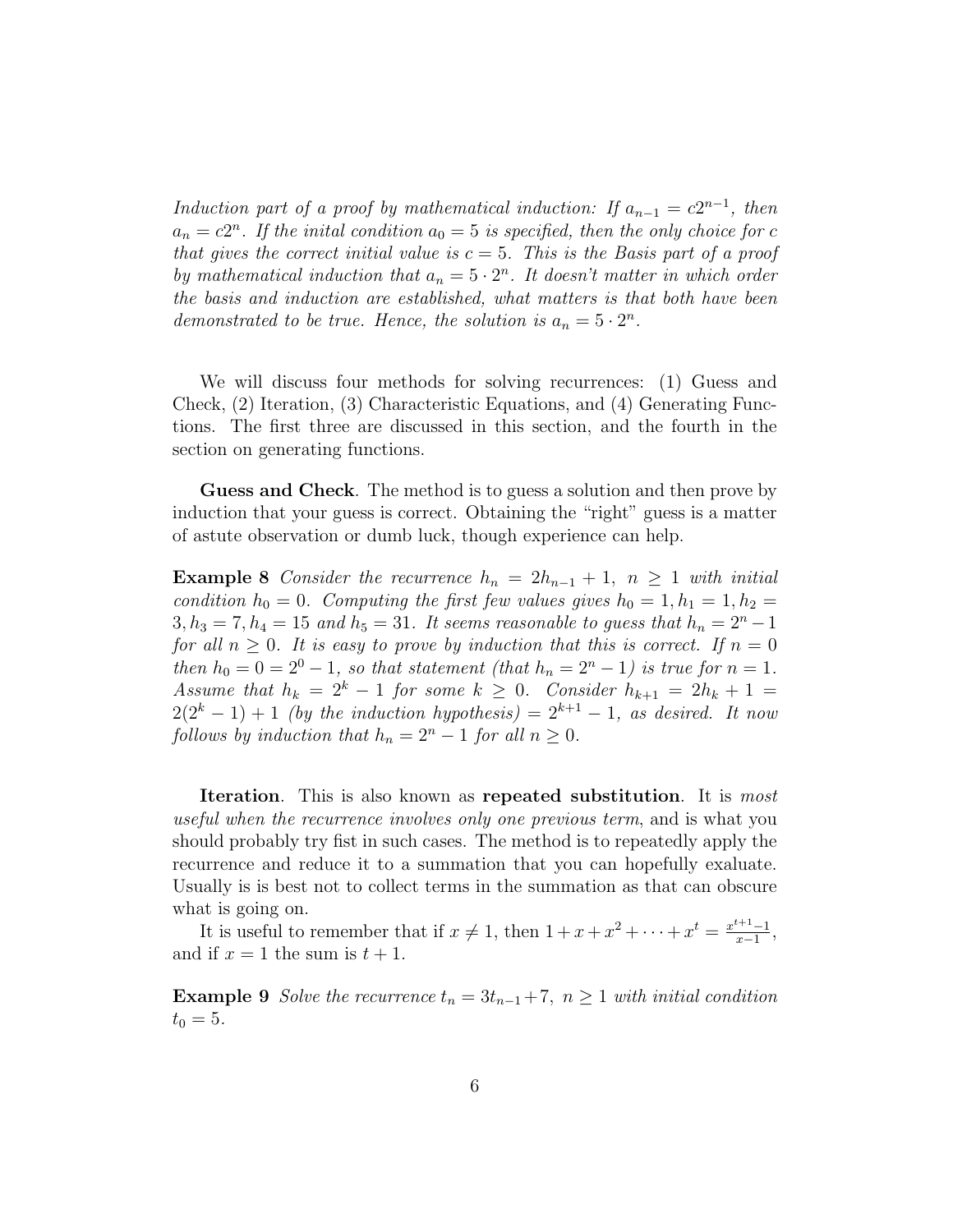We have

$$
t_n = 3t_{n-1} + 7
$$
  
= 3(3t\_{n-2} + 7) + 7 = 3<sup>2</sup>t\_{n-2} + 3 \cdot 7 + 7  
= 3<sup>2</sup>(3t\_{n-3} + 7) + 3 \cdot 7 + 7 = 3<sup>3</sup>t\_{n-3} + 3<sup>2</sup>7 + 3 \cdot 7 + 7  
:  
= 3<sup>n</sup>t<sub>0</sub> + 3<sup>n-1</sup>7 + 3<sup>n-2</sup>7 + \dots + 7  
= 5 \cdot 3<sup>n</sup> + 7<sup>3n-1</sup>/<sub>3-1</sub>  
= 5 \cdot 3<sup>n</sup> + (7/2)(3<sup>n</sup> - 1) =  $\frac{17}{2}$ 3<sup>n</sup> +  $\frac{7}{2}$ 

In arguments like this we frequently make use of an elipsis (i.e.  $\langle \ldots \rangle$ ), which should be read as "and continuing in this way, we eventually arrive at". Almost every time an elipsis appears, we are actually using mathematical induction but declining to write out the details. This is usually ok when the pattern is "obvious", though some people might insist on a formal argument  $(I$  won't).

Exactly the same argument as above will give the solution to any recurrence of the form  $t_n = at_{n-1} + b$ , where a and b are constants and some initial condition is also specified. In other words, there is a theorem to be found and proved if you choose. It will also work if  $n-1$  is replaced by  $n-k$ , but you'll need initial values for  $t_0$  through  $t_{k-1}$  and get k solutions depending on the remainder of  $n$  on division by  $k$ .

Some recurrences can be solved exactly by iteration only when  $n$  is of a certain form (which depends on the recurrence). In such cases this information can sometimes be used to obtain good upper and lower bounds on the solution for arbitrary *n*.

**Example 10** Try to solve the recurrence  $t_n = t_{\lfloor \frac{n}{2} \rfloor} + t_{\lceil \frac{n}{2} \rceil} + n$ , with initial conditions  $t_0 = t_1 = 1$ .

For arbitrary  $n$  it is almost impossible to see a pattern when iteration is applied. The form of the recurrence suggests it would be good to try to solve it for values of  $n$  where the floor and ceiling never come into play. Iterating the recurrence requires dividing the subscript by 2 at each step, and we want to choose n so that this always results in an integer. This requires that  $n$ must be a power of 2. When  $n$  is even (and all powers of 2 are even except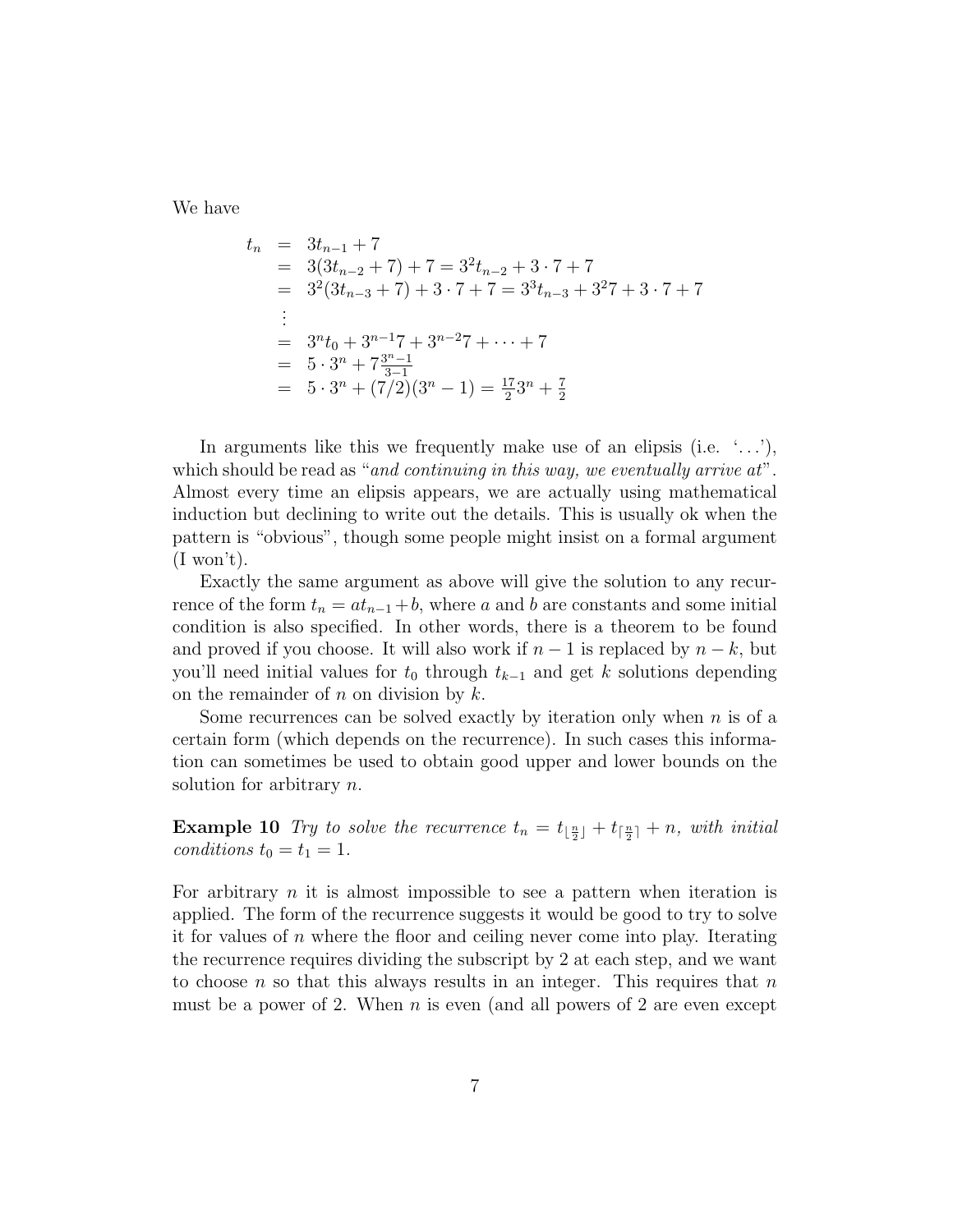$2^{0} = 1$ ), the recurrence becomes  $t_n = 2t_{\frac{n}{2}} + n$ . If  $n = 2^{k}$ , then iteration gives

$$
t_{2^k} = 2t_{2^{k-1}} + 2^k
$$
  
= 2(2t\_{2^{k-2}} + 2^{k-1}) + 2^k  
= 2^2t\_{2^{k-2}} + 2^k + 2^k  
:  
= 2^k t\_1 + k2^k  
= 2^k + k2^k.

If  $n$  is not a power of 2 we can make use of the above analysis to go a bit further and get good bounds on  $t_n$ , provided one additional assumption is satisfied. For what follows to make sense, it must be assumed that  $t_n$  is a non-decreasing function of n. That is, we assume that if  $m \leq n$ , then  $t_m \leq t_n$ . Now, choose k to be the smallest integer such that  $n < 2<sup>k</sup>$ . That k is the smallest implies  $2^{k-1} < n$ , so  $2^{k-1} < n < 2^k$ . The assumption about  $t_n$  implies that  $t_{2^{k-1}} \leq t_n \leq t_{2^k}$ . Thus, from the analysis above,  $2^{k-1} + (k-1)2^{k-1} \le t_n \le 2^k + k2^k$ . But, if  $2^{k-1} < n < 2^k$ , then (since log is an increasing function),  $k - 1 < \log_2(n) < k$ . That is  $k - 1 = \lfloor \log_2(n) \rfloor$ and  $k = \lceil \log_2(n) \rceil$ . Also, since  $n < 2^k$ , we have  $n/2 < 2^{k-1}$ , and since  $2^{k-1} < n$  we have  $2^k < 2n$ . Plugging all of these into the inequality for  $t_n$  we get our bounds:  $n/2 + \lfloor \log_2(n) \rfloor (n/2) \le t_n \le 2n + \lceil \log_2(n) \rceil (2n)$ , or  $(1/2)(n + \lfloor \log_2(n) \rfloor n) \le t_n \le 2(n + \lceil \log_2(n) \rceil n)$ . That is,  $t_n$  is  $\Theta(n \log(n))$ .

Similar considerations as above apply to other recurrences involving floors and ceilings.

#### **Example 11** Try to solve the recurrence  $t_n = 5t_{\lfloor n^{1/3} \rfloor} + 1$ .

Because of the special form of  $n$  we will use so that the floor function does not come into play when we iterate, it will turn out that we will want to know  $t_2$  as our initial condition (it could readily be computed if it is not given). Let's assume  $t_2 = 4$  is given.

We want to choose n of an appropriate form so that every time a (subsequent) cube root is taken, the result is an integer and the floor function never comes into play. If  $n$  is of the form 2 to some power, then taking the cube root amounts to dividing the power by 3, so we want the exponent itself to be of the form  $3^t$ , and thus will want to look at values of n of the form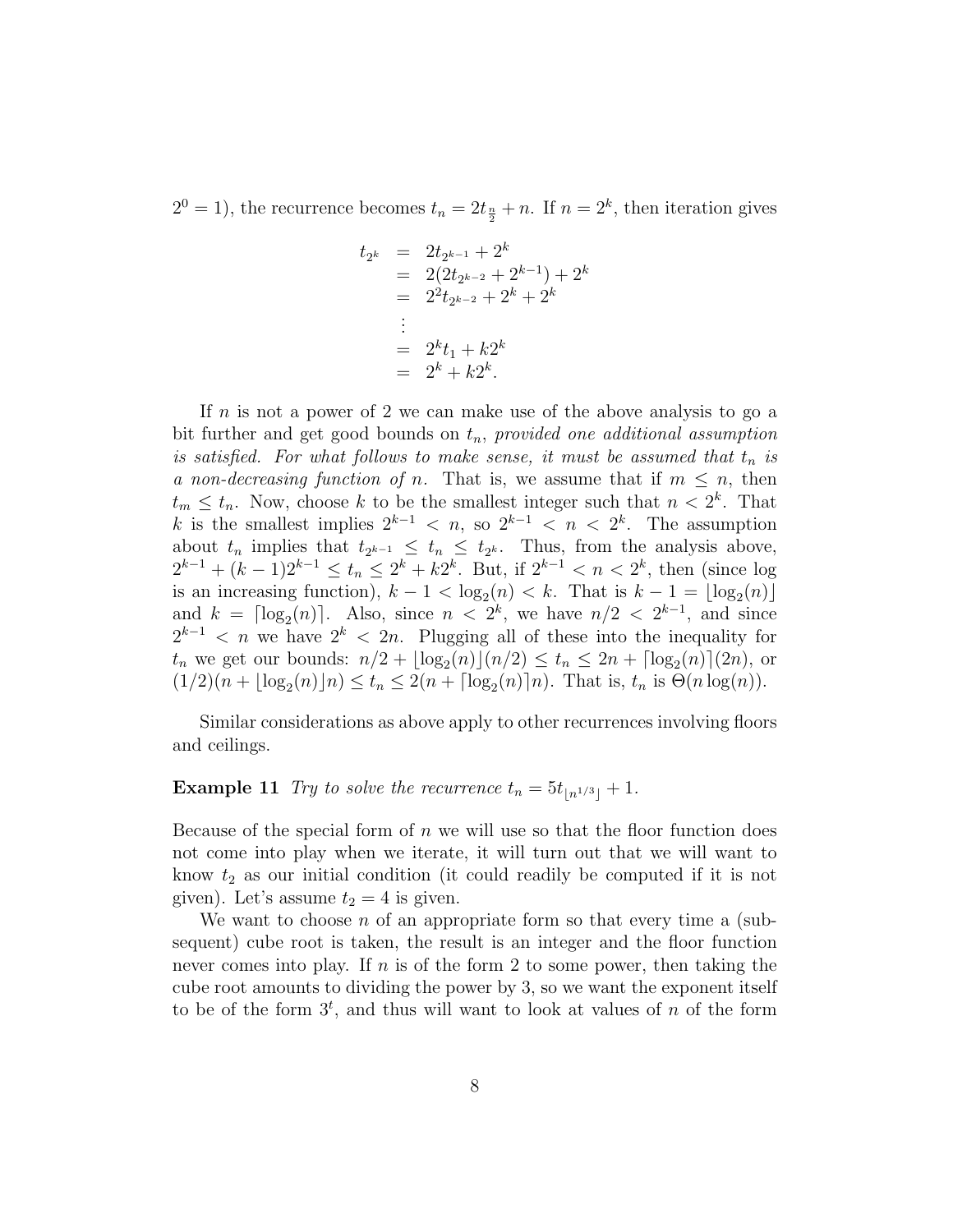$n = 2^{(3^t)}$ . In this case, iterating yields

$$
t_{2^{(3^t)}} = 5t_{2^{(3^{t-1})}} + 1
$$
  
= 5(5t\_{2^{(3^{t-2})}} + 1) + 1 = 5<sup>2</sup>t\_{2^{(3^{t-2})}} + 5 + 1  
...  
= 5<sup>tt</sup>t\_{2^{(3^0)}} + 5<sup>t-1</sup> + 5<sup>t-2</sup> + ... + 5 + 1  
= 5<sup>t</sup>t<sub>2</sub> + <sup>5t-1</sup><sub>4</sub>  
= 5<sup>t</sup>4 + <sup>5t-1</sup><sub>4</sub>

If  $n$  is not of the special form we used above to solve the recurrence exactly, then we can obtain reasonable bounds on  $t_n$  under the assumption that it is an increasing function of *n*. Choose the smallest t such that  $n < 2^{(3^t)}$ . That t is smallest means  $2^{(3^{t-1})} < n$ , so  $2^{(3^{t-1})} < n < 2^{(3^t)}$ . Taking logs throughout this inequality gives  $3^{t-1} < \log_2(n) < 3^t$ , and doing so again gives  $(t-1)\log_2(3) < \log_2(\log_2(n)) < t \log_2(3)$ , or  $t-1 < c \log_2(\log_2(n)) < t$ , where  $c = 1/\log_2(3)$ . Since  $t_n$  is assumed to an non-decreasing function,  $t_{2(3^{t-1})} \leq n \leq t_{2(3^t)}$ , so from the above we get  $5^{t-1}4 + \frac{5^{t-1}-1}{4} \leq t_n \leq 5^t 4 + \frac{5^{t}-1}{4}$  $\frac{-1}{4}$ . Since  $t - 1 < c \log_2(\log_2(n)) < t$  we have  $t - 1 = \lfloor c \log_2(\log_2(n)) \rfloor$  and  $t = \lceil c \log_2(\log_2(n)) \rceil$ . Plugging these in tells us that  $t_n$  is "about" (*i.e.*, a constant multiple of)  $5^{c \log_2(\log_2(n))}$ .

There is more that can be done. Consider  $5^{c \log_2(\log_2(n))}$ . Since  $5 = 2^{\log_2(5)}$ we can use the rules of exponents to our advantage:

$$
5^{c \log_2(\log_2(n))} = (2^{\log_2(5)})^{c \log_2(\log_2(n))} = 2^{\log_2(5) c \log_2(\log_2(n))} = \log_2(n)^{c_1},
$$

where  $c_1 = c \log_2(5) = \log_2(5) / \log_2(3)$ . Thus,  $t_n$  is "roughly"  $\log_2(n)^{c_1}$ , that is,  $t_n$  is  $\Theta(log(n)^{c_1})$ .

Similar means can be used for recurrences where the coefficients are not constant.

**Example 12** Try to solve the recurrence  $t_n = n \cdot t_{\lfloor n/3 \rfloor}, t_1 = 1$ .

Here, similarly to the above examples, we have a hope of obtaining an exact solution by iteration only when  $n$  is a power of 3. In that case

$$
t_{3^k} = 3^k t_{3^{k-1}}
$$
  
=  $3^k (3^{k-1} t_{3^{k-2}})$   
:  
=  $3^k 3^{k-1} \cdots 3^1 t_{3^0}$   
=  $3^{k+(k-1)+\cdots+1} 1$   
=  $3^{\frac{k(k+1)}{2}}$ .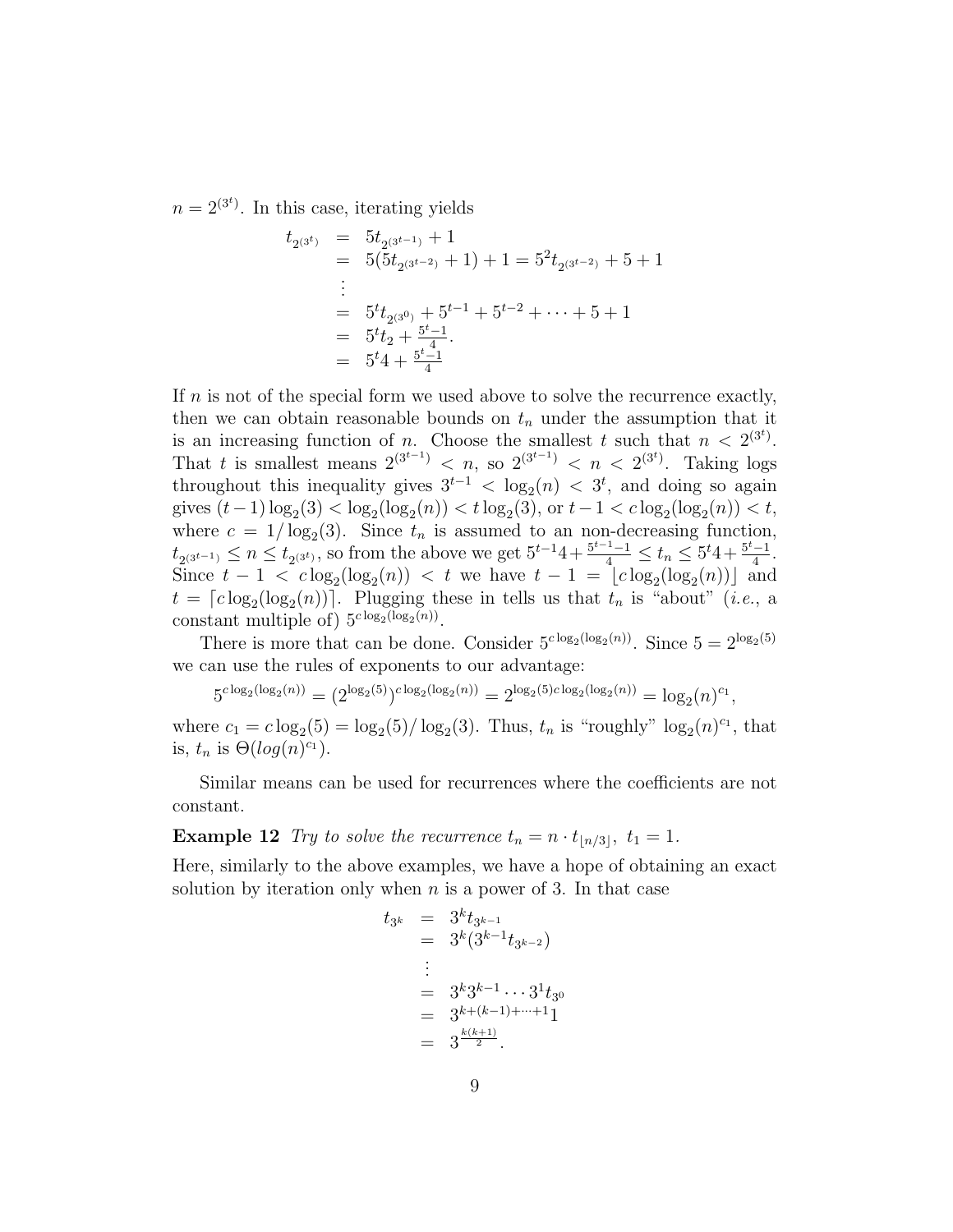If n is not of this special form, a futher analysis can be carried out as above.

Solving Linear Recurrence Relations with Constant Coefficients. These are recurrence relations of the form

$$
a_n = \alpha_1 a_{n-1} + \alpha_2 a_{n-2} + \cdots + \alpha_k a_{n-k} + h(n),
$$

where  $\alpha_1, \alpha_2, \ldots, \alpha_n$  are constants. The name arises because the formula giving  $a_n$  is a linear function of (some of) the previous terms. If  $h(n)$  is zero, the recurrence is called homogeneous, otherwise it is non-homogeneous.

Solving non-homogeneous recurrence relations, when possible, requires solving an associated homogeneous recurrence as part of the process, so we will discuss solving linear homogeneous recurrence relations with constant coefficients (LHRRWCC's) first.

Theorems that tell us how to solve LHRWCC's, and hints at how you can prove them are given below. These lead to a general procedure for solving this type of recurrence. Consider the LHRWCC's  $a_n = \alpha_1 a_{n-1} + \alpha_2 a_{n-2}$  $\cdots + \alpha_k a_{n-k}$  or, equivalently,  $a_n - \alpha_1 a_{n-1} - \alpha_2 a_{n-2} - \cdots - \alpha_k a_{n-k} = 0$ .

**Theorem 1** If b is a non-zero complex number, then  $a_n = b^n$  satisfies the recurrence  $a_n - \alpha_1 a_{n-1} - \alpha_2 a_{n-2} - \cdots - \alpha_k a_{n-k} = 0$  if and only if b is a root of the polynomial  $x^k - \alpha_1 x^{k-1} - \alpha_2 x^{k-2} - \cdots - \alpha_{k-1} x - \alpha_k = 0$ .

The equation  $x^k - \alpha_1 x^{k-1} - \alpha_2 x^{k-2} - \cdots - \alpha_{k-1} x - \alpha_k = 0$  is called the *characteristic equation* of the recurrence  $a_n = \alpha_1 a_{n-1} + \alpha_2 a_{n-2} + \cdots + \alpha_k a_{n-k}$ . By the Fundamental Theorem of Algebra, the characteristic equation has  $k$ roots, counting multiplicities. Some of the roots may be complex.

It is important to notice that Theorem ?? is an "if and only if" theorem. In particular, it tells us that any root of the characteristic equation gives a solution to the recurrence. Thus, solutions exist.

To prove one direction of ??, substitute  $a_n = b^n$  into the recurrence and take out the common factor of  $b^{n-k}$  to obtain  $b^{n-k}(b^k - \alpha_1 b^{k-1} - \alpha_2 b^{k-2} - \cdots \alpha_{k-1}b-\alpha_k$ ) = 0. Since b is not zero,  $b^k-\alpha_1b^{k-1}-\alpha_2b^{k-2}-\cdots-\alpha_{k-1}b-\alpha_k$ must be zero. To prove the other direction, reverse the argument.

**Theorem 2** If b is a root of the characteristic equation of multiplicity  $t > 1$ , then each of  $b^n$ ,  $nb^n$ ,  $n^2b^n$ , ...,  $n^{t-1}b^n$  satisfies the recurrence.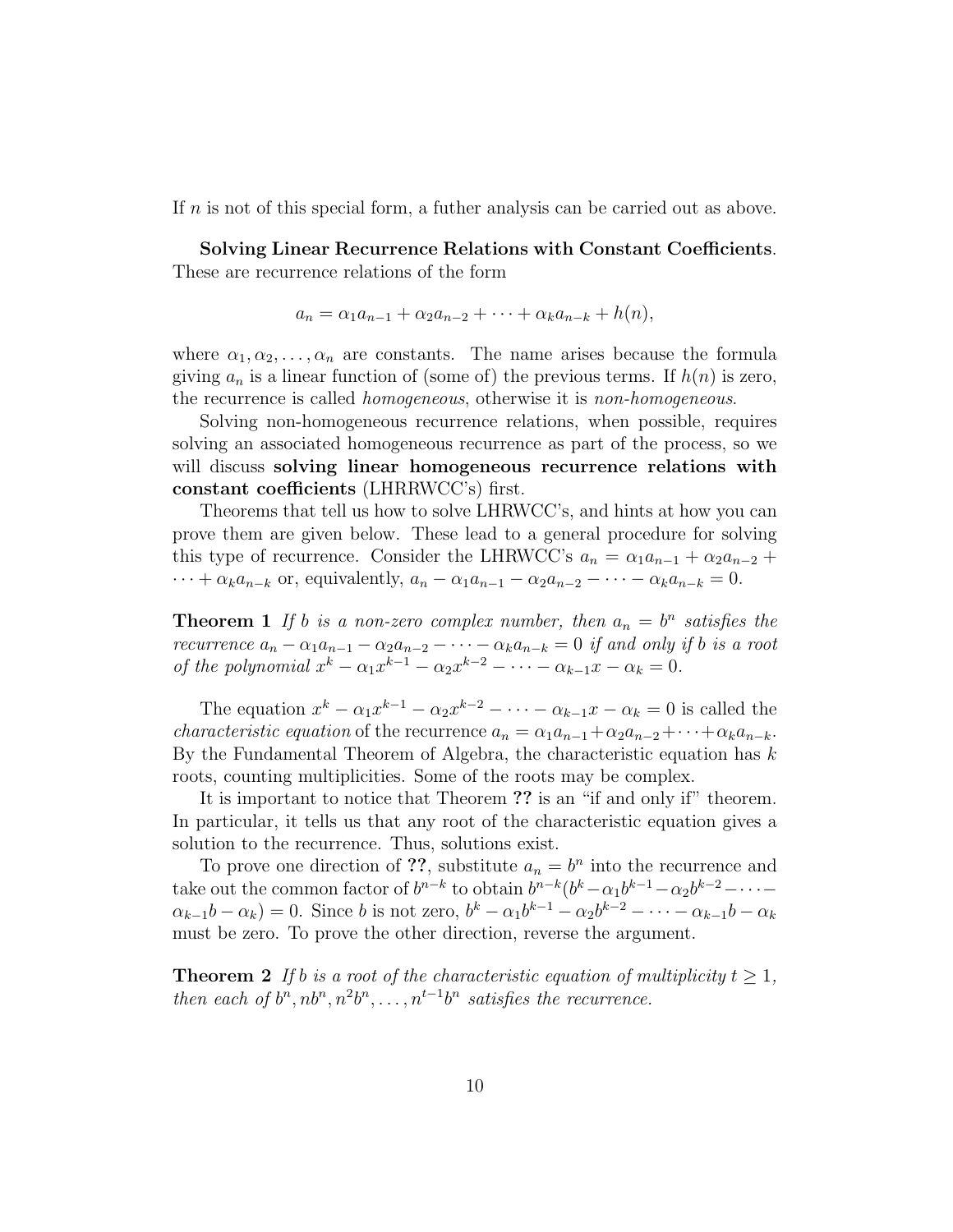Taken together with Theorem ??, the above result implies that if the characteristic equation involves a polynomial of degree  $k$ , then there are  $k$ different expressions that satisfy the recurrence. Also, *notice that if*  $t = 1$ , then the only expression in the list is  $b^n$ .

The proof of Theorem ?? is not hard, and it also not easy to communicate the main idea briefly.

#### Sketch of the proof of Theorem ??. Let

$$
p(x) = x^{k} - \alpha_1 x^{k-1} - \alpha_2 x^{k-2} - \dots - \alpha_{k-1} x - \alpha_k.
$$

If b is a root of multiplicity  $t \geq 1$ , then  $p(x) = (x - b)^t q(x)$ , where  $q(x)$  is a polynomial of degree  $k - t$ . Suppose r is between 0 and  $t - 1$ , and plug  $n^r b^n$ into the recurrence. After factoring, one obtains

$$
b^{n-k}(n^r b^k - \alpha_1 (n-1)^r b^{k-1} - \alpha_2 (n-2)^r b^{k-2} - \cdots - \alpha_{k-1} (n-k+1)^r b - \alpha_k (n-k)^r) = 0.
$$

But this expression is what you get when let  $x = b$  after performing the following operation r times starting with  $x^{n-k}p(x)$ : differentiate then multiply by x. Since  $p(x) = (x - b)^t q(x)$ , this is the same as performing the same sequence of operations on  $(x - b)^t x^{n-k} q(x)$ . The result of doing this is a sum of many terms, each of which involves  $(x - b)$ . Thus, when you let  $x = b$  the result is zero, which is what was needed. (Note that if you performed the operation t or more times, then some term would not involve  $(x - b)$ , so the result is not guaranteed to be zero.)

**Theorem 3** If  $h_1(n), h_2(n), \ldots, h_k(n)$  all satisfy the recurrence relation

$$
a_n = \alpha_1 a_{n-1} + \alpha_2 a_{n-2} + \dots + \alpha_k a_{n-k}
$$

then, for any choice of constants  $c_1, c_2, \ldots, c_k$ , so does  $h(n) = c_1h_1(n) +$  $c_2h_2(n) + \cdots + c_kh_k(n).$ 

The function  $h(n)$  in Theorem ?? is called the *general solution* to the recurrence relation. To prove Theorem ??, just plug  $h(n)$  into the recurrence relation and do algebra.

If we are given a set of  $k$  initial values for the recurrence, then we want to choose the constants in Theorem ?? so that the expression produces the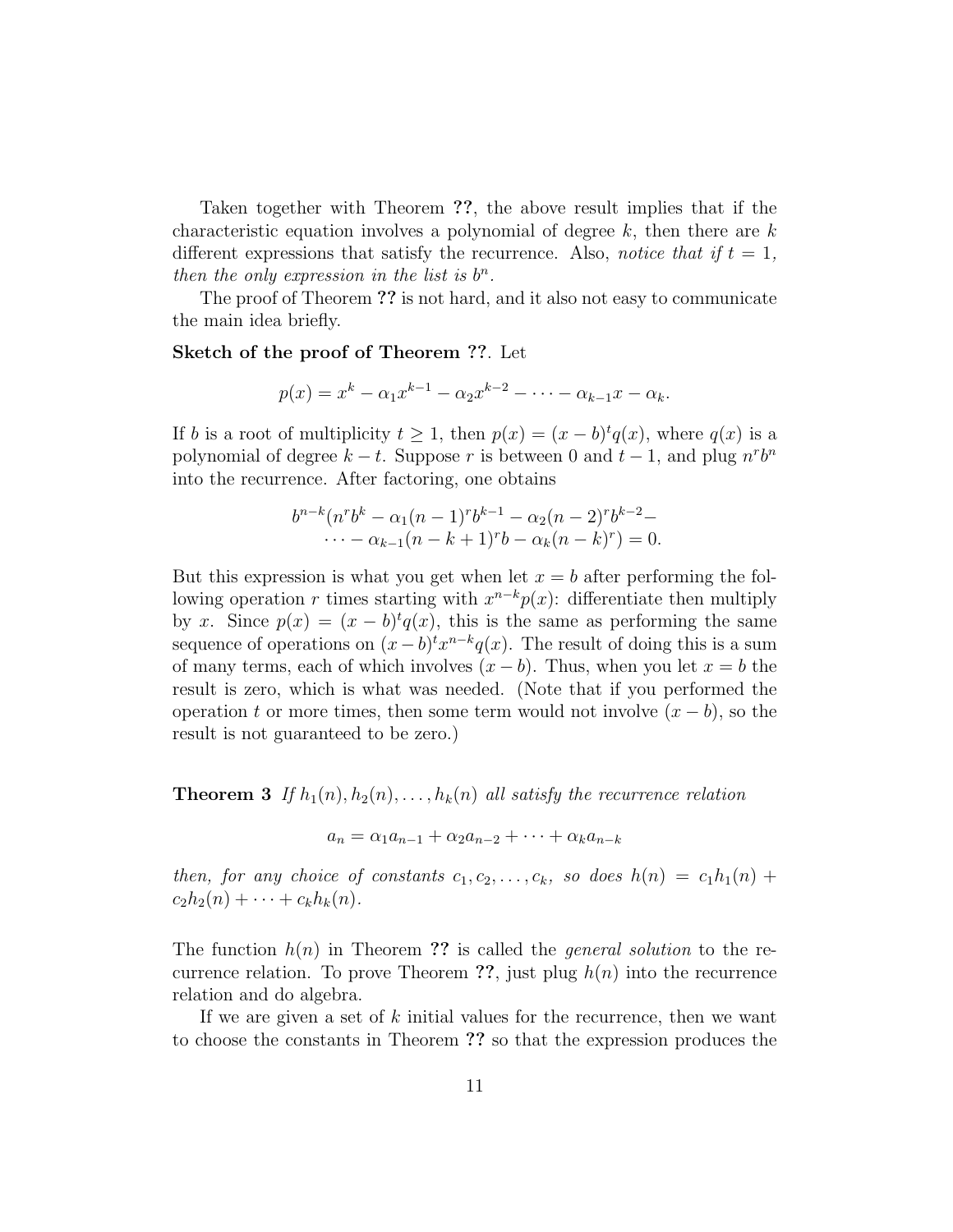correct initial values, and therefore produces (and gives a formula for the n-th term of) the correct sequence. That is, we want to find a particular solution that gives the correct initial values. To do this, use the  $k$  initial values to generate a system of  $k$  equations in  $k$  unknowns, the unknowns being the constants (from the general solution) that we want to determine. It is possible for the system of equations to have no solution, but it turns out to always have a solution in the cases where the roots of the characteristic equation are distinct, or when the initial values given are consecutive (like  $a_0, a_1, \ldots a_{k-1}$ ). We won't explore why here.

#### General Procedure for Solving LHRWCC's

- 1. Determine the characteristic equation.
- 2. Find the roots of this equation and their multiplicities.
- 3. Write down the general solution.
- 4. Use the initial conditions to get a system of k equations in k unknowns, then solve it to obtain the solution you want. (Where  $k$  is the degree of the characteristic equation.)

#### Notes.

- 1. If the "largest" index term in the recurrence is  $a_n$ , and the "smallest" index term is  $a_{n-k}$ , the characteristic equation will be a polynomial of degree k. There will be a non-zero term involving  $x^{k-t}$  whenever  $a_{n-t}$ is involved in the recurrence.
- 2. There should be a total of k roots of the characteristic equation, counting multiplicities.
- 3. Any complex roots come in complex conjugate pairs. Thus, if the degree is odd there is at least one real root.
- 4. If the characteristic equation has only integer roots, and the coefficient of  $x^n$  is 1, then these are among the positive divisors of the constant term and their negatives.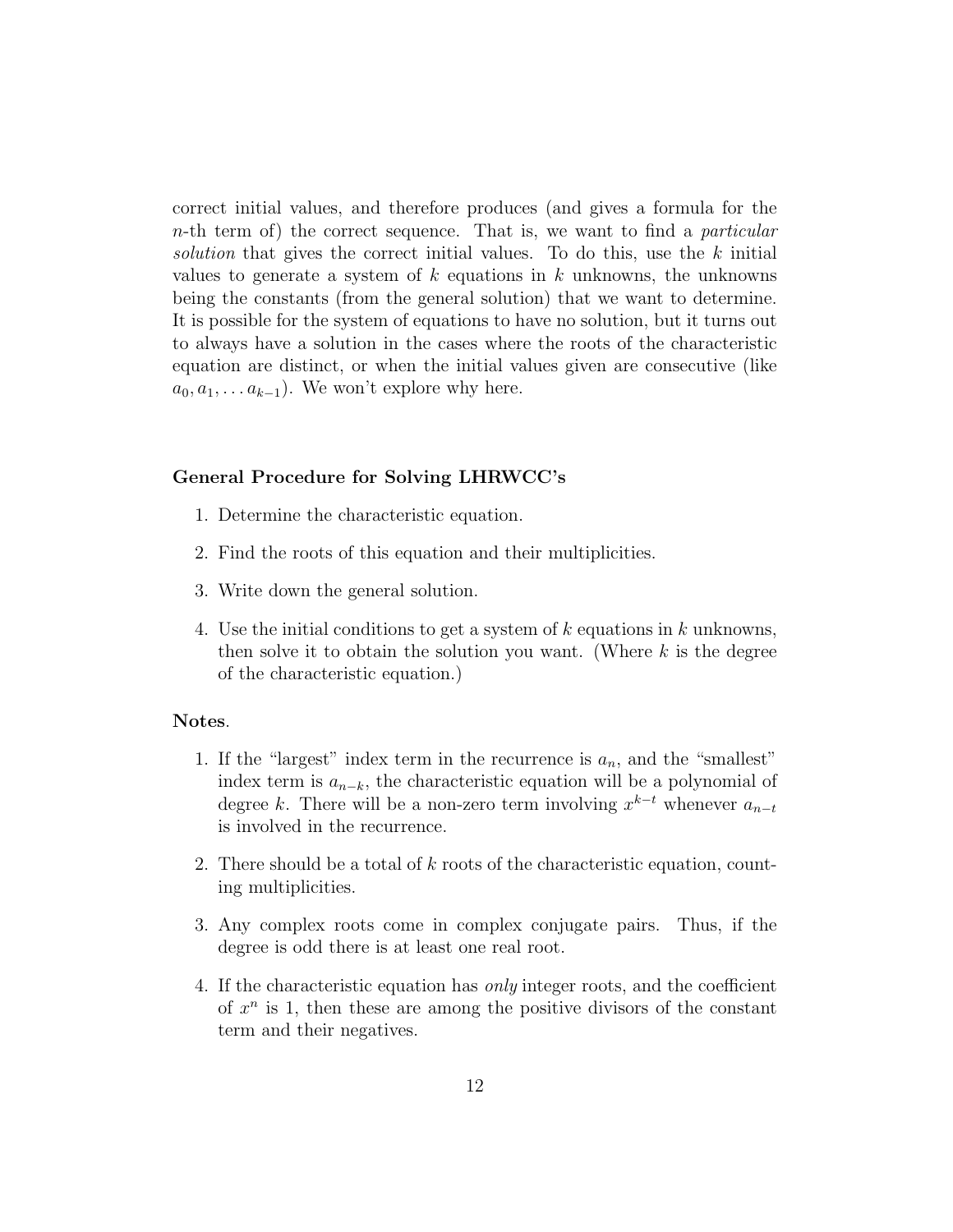5. Since each root of multiplicity  $t$  gives us  $t$  solutions to the recurrence relation, the general solution is a sum of  $k$  terms.

Example 13 Solve the recurrence relation  $a_n = a_{n-1} + 8a_{n-2} - 12a_{n-3}, n \geq$ 3, subject to the initial conditions  $a_0 = 0$ ,  $a_1 = 1$ ,  $a_2 = 3$ .

To determine the characteristic equation, first bring all terms over to the LHS. Thus, the recurrence is  $a_n - a_{n-1} - 8a_{n-2} + 12a_{n-3} = 0$ , so the characteristic equation is  $x^3 - x^2 - 8x + 12 = 0$ . Testing the positive divisors of 12 and their negatives as possible roots reveals that 2 and −3 are roots, and after factoring the LHS of the characteristic equation we get  $(x-2)^2(x+3) = 0$ . Thus 2 is a root of multiplicity 2, and 3 is a root of multiplicity 1. Using Theorems ?? and ??, the general solution is then  $h(n) = c_1 2^n + c_2 n 2^n + c_3 (-3)^n$ . Finally, we need to use the initial conditions to determine the constants.

$$
a_0 = 0 \Rightarrow c_1 2^0 + c_2 0 (2^0) + c_3 (-3)^0 = 0
$$
  
\n
$$
a_1 = 1 \Rightarrow c_1 2^1 + c_2 1 (2^1) + c_3 (-3)^1 = 1
$$
  
\n
$$
a_2 = 2 \Rightarrow c_1 2^2 + c_2 2 (2^2) + c_3 (-3)^2 = 2
$$

This system of 3 equations in 3 unknowns has the solution  $c_1 = -2/25, c_2 =$  $3/10$ ,  $c_3 = 2/25$ , so the solution to the recurrence relation that also satisfies the initial conditions is  $a_n = (-2/25)2^n + (3/10)n2^n + (2/25)(-3)^n$ .

Example 14 Solve  $a_n = 2a_{n-1} - 4a_{n-2} + 8a_{n-3}$   $n \geq 3$ , given the initial conditions  $a_0 = 1, a_1 = 1, a_2 = 1.$ 

Here the characteristic equation is  $x^3 - 2x^2 + 4x - 8 = 0$ . By trial we find that 2 is a root, and the equation is  $(x-2)(x^2+4) = 0$ . Using the quadratic formula on the second factor tells us that the other roots are  $2i$ and −2i. Since all of the roots have multiplicity 1, the general solution is  $h(n) = c_1 2^n + c_2(2i)^n + c_3(-2i)^n$ . Plugging in the initial conditions gives:

$$
a_0 = 1 \Rightarrow c_1 2^0 + c_2 (2i)^0 + c_3 (-2i)^0 = 1
$$
  
\n
$$
a_1 = 1 \Rightarrow c_1 2^1 + c_2 (2i)^1 + c_3 (-2i)^1 = 1
$$
  
\n
$$
a_2 = 1 \Rightarrow c_1 2^2 + c_2 (2i)^2 + c_3 (-2i)^2 = 1
$$

I think that the solution is  $c_1 = \frac{5}{8}$  $\frac{5}{8}$ ,  $c_2 = -\frac{3}{16} - \frac{1}{16}i$ ,  $c_3 = \frac{9}{16} + \frac{1}{16}i$ , but you should check for yourself.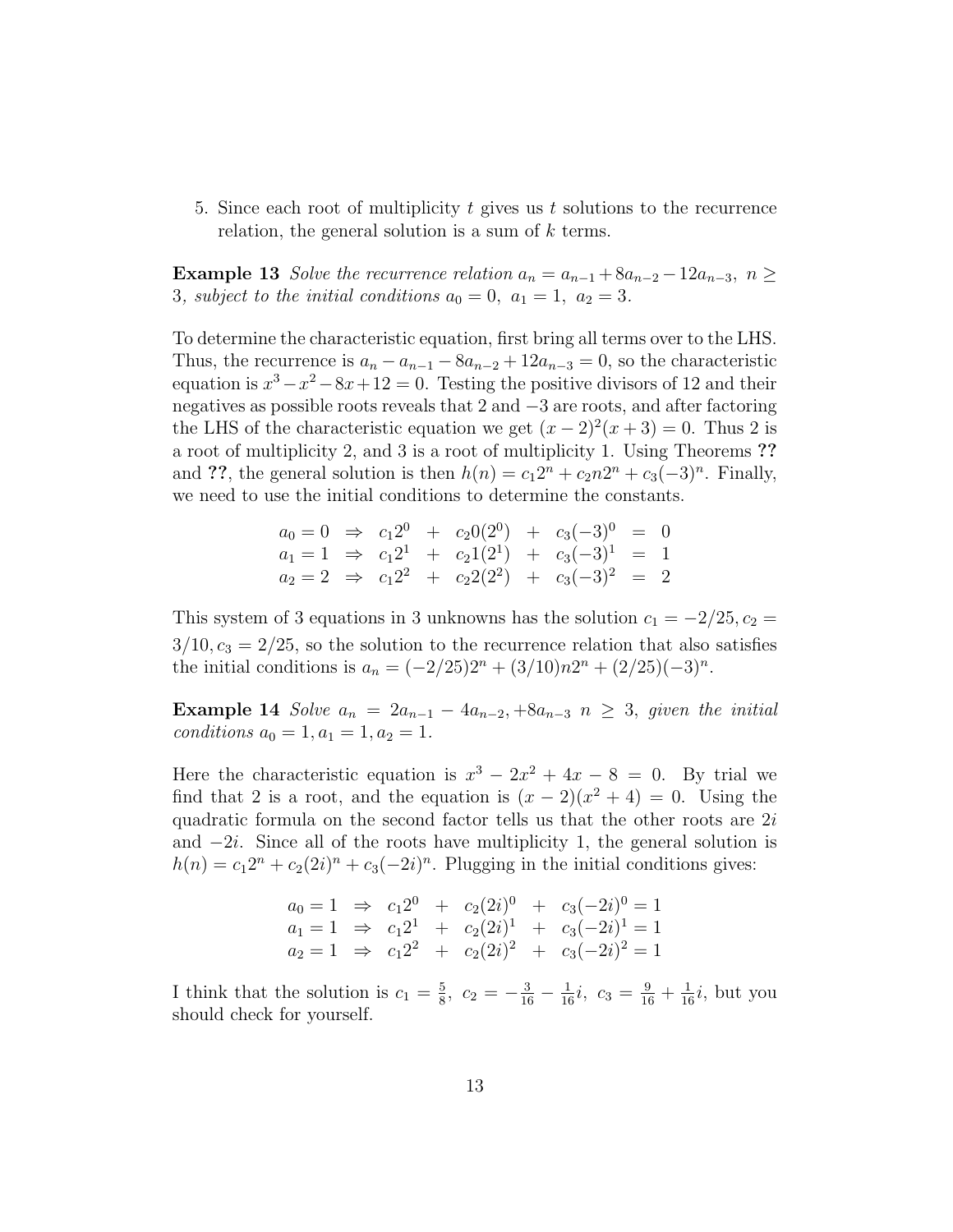### Solving Non-homogeneous Linear Recurrence Relations with Constant Coefficients.

Recall that these are recurrence relations of the form  $a_n = \alpha_1 a_{n-1} +$  $\alpha_2 a_{n-2} + \cdots + \alpha_k a_{n-k} + h(n)$ , where  $\alpha_1, \alpha_2, \ldots, \alpha_n$  are constants, and  $h(n)$ is not identically zero. We'll refer to  $h(n)$  as the non-homogeneous term. We will need to use solutions to the recurrence relation obtained by replacing  $h(n)$  by zero, which we'll call the *associated non-homogeneous recurrence* relation.

Theorems that give us a method for solving non-homogeneous recurrences are listed below, and followed by discussion of how to use the method.

**Theorem 4** If  $f(n)$  is a solution to the associated homogeneous recurrence, and  $g(n)$  is a solution to the non-homogeneous recurrence, then  $f(n) + g(n)$ is also a solution to the non-homogeneous recurrence.

To prove this theorem, plug  $f(n) + g(n)$  into the non-homogeneous recurrence and do algebra.

Theorem ?? suggests that the general solution to a non-homogeneous recurrence relation should be the sum of the general solution to the associated homogeneous recurrence and any particular solution to the non-homogeneous *recurence.* This expression will involve  $k$  unknowns (from the general solution to the associated homogeneous recurrence) which can be determined by plugging in the  $k$  initial conditions in turn and solving the resulting system of k equations in k unknowns as before.

**Theorem 5** Suppose the non-homogeneous term is of the form  $p(n)s^n$ , where  $p(n)$  is a polynomial of degree r and s is a constant. If s is not a root of the characteristic equation, then there is a particular solution of the form  $q(n)s^n$ , where q is a polynomial of degree at most r. If s is a root of the characteristic equation of multiplicity t, then there is a particular solution of the form  $n^t q(n) s^n$ , where q is a polynomial of degree at most r.

Theorem ?? says that in some situations there is a particular solution of a certain form. To find it, use the method of undetermined coefficients. If the number  $s$  in is not a root of the characteristic equation, then plug  $a_n = (\beta_r n^r + \beta_{r-1} n^{r-1} + \cdots + \beta_1 n + \beta_0) s^n$  into the recurrence. If s is a root of multiplicity t of the characteristic equation, then plug  $a_n = n^t(\beta_r n^r +$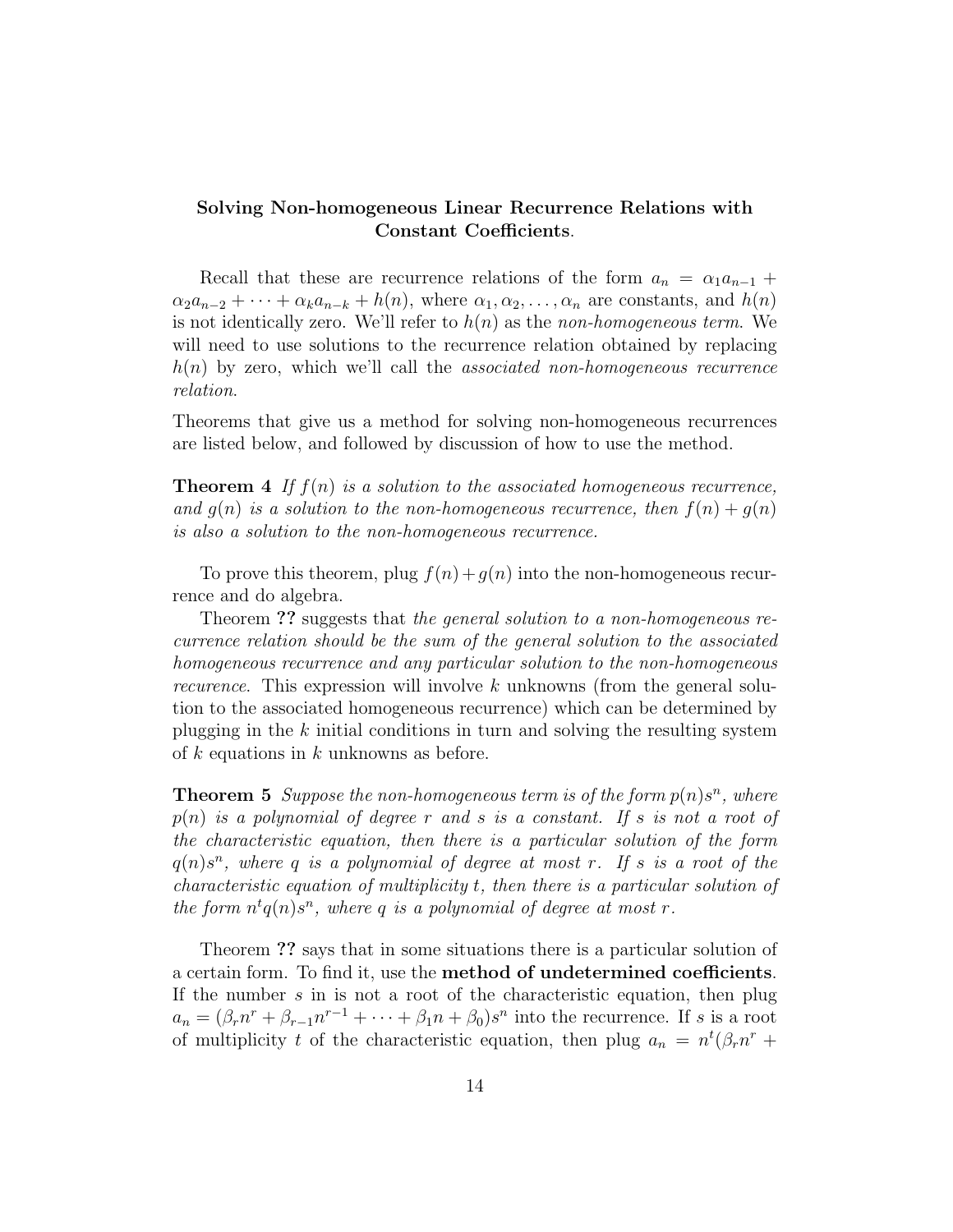$\beta_{r-1}n^{r-1} + \cdots + \beta_1n + \beta_0)s^n$  into the recurrence. (Remember to change all n's to  $(n-1)$ 's when you are replacing  $a_{n-1}$  and to  $(n-2)$ 's when you are replacing  $a_{n-2}$ , etc..) In either case, do some algebra. Both sides of the equation will be polynomials in  $n$ , and two polynomials are equal if and only if the coefficients of like powers of  $n$  are equal. This results in a system of  $r+1$  linear equations in  $r+1$  unknowns (the  $\beta$ 's) to solve. A demonstration that the system of equations you get is always solvable completes the proof.

Note that non-homogeneous terms like n or  $6^n$  are of the right form to apply Theorem ??: there is a 1 that's not written down. The term  $n$  is the same as  $n1^n$ , and  $6^n$  is the same as  $1 \cdot 6^n$ . The two terms with the (implied) ones written in are clearly of the right form. In the last case, remember that a constant (in this case 1) is a polynomial of degree 0.

If you look in some combinatorics texts, for example Tucker, or Grimaldi, you will find tables of other situations in which the form of a particular solution is known. We will deal only with the cases covered by the above fact, and the next one.

**Theorem 6** If the non-homogeneous term is of the form  $p_1(n)s_1^n + p_2(n)s_2^n +$  $\cdots + p_m(n) s_m^n$ , then there is a particular solution of the form  $f_1(n) + f_2(n) +$  $\cdots + f_m(n)$  where, for each i,  $f_i(n)$  is a particular solution to the nonhomogeneous recurence  $a_n = \alpha_1 a_{n-1} + \alpha_2 a_{n-2} + \cdots + \alpha_k a_{n-k} + p_i(n) s_i^n$ .

Theorem ?? allows you to find a particular solution to a recurrence with a complicated non-homogeneous term by finding particular solutions to a bunch of simpler non-homogeneous recurrences, and then adding these together. If the non-homogeneous term is a sum of  $m$  terms as in the theorem, then there will be  $m$  non-homogeneous recurrences to solve, all with the same associated homogeneous recurrence. Thus, you will end up finding the general solution to the associated homogeneous recurrence once, using Theorem ?? and the method of undetermined coefficiants  $m$  times, adding all of these together, and then generating and solving a system of k equations in k unknowns. In total, you'll solve  $m + 1$  linear systems.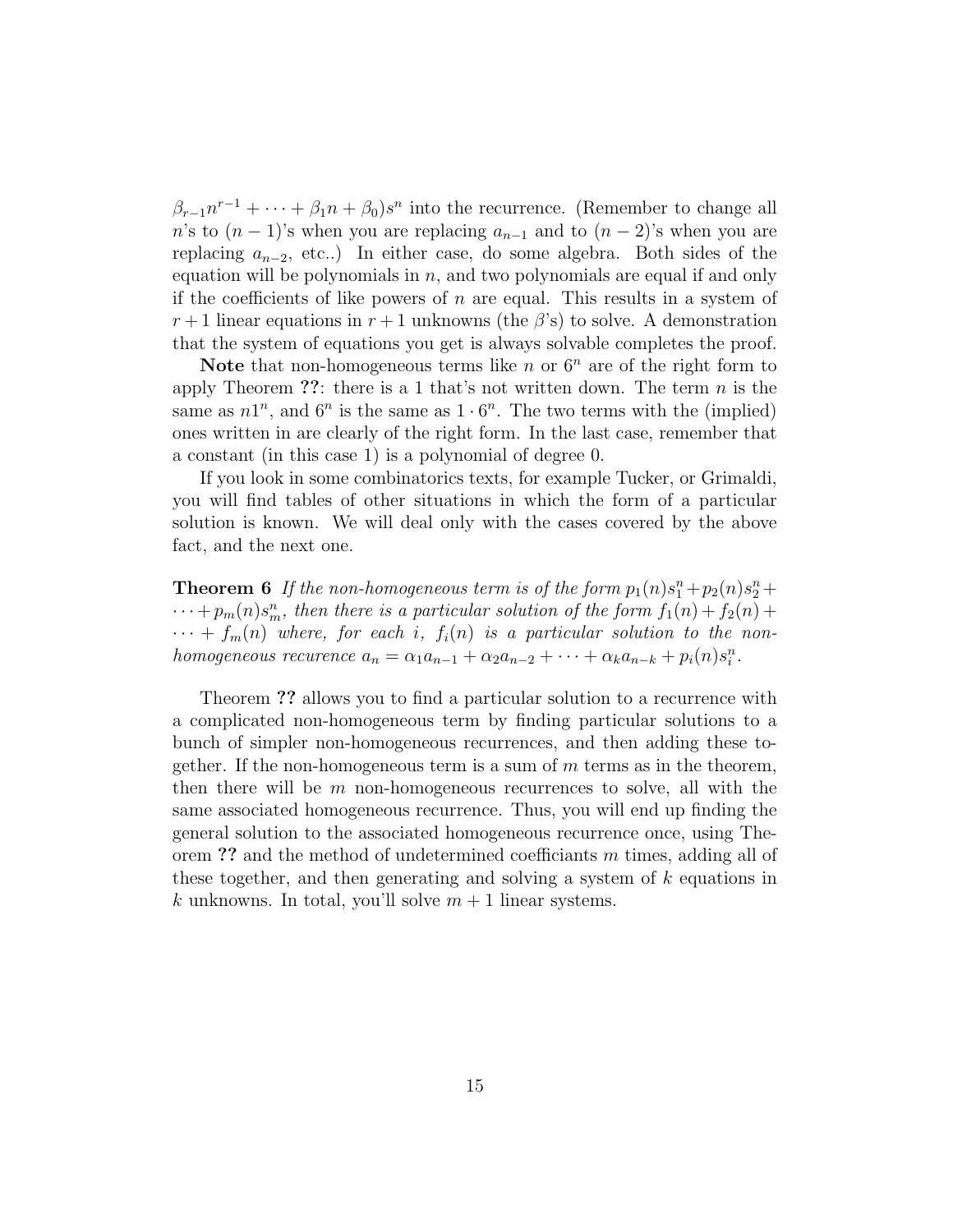#### Procedure for solving non-homogeneous recurrences.

- 1. Write down the associated homogeneous recurrence and find its general solution.
- 2. Find a particular solution the non-homogeneous recurrence. This may involve solving several simpler non-homogeneous recurrences (using this same procedure).
- 3. Add all of the above solutions together to obtain the general solution to the non-homogeneous recurrence.
- 4. Use the initial conditions to get a system of  $k$  equations in  $k$  unknowns, then solve it to obtain the solution you want.

Note. You must solve the associated homogeneous recurrence first because you need to know the roots of the characteristic equation and their multiplicities before you can find the particular solution you want in the next step.

Example 15 Solve  $a_n = 4a_{n-1} - 4a_{n-2} + n2^n + 3^n + 4$ ,  $n \ge 2$ ,  $a_0 = 0$ ,  $a_1 = 1$ .

The associated homogeneous recurrence is  $a_n = 4a_{n-1} - 4a_{n-2}$ . Its characteristic equation is  $x^2 = 4x - 4$ , or  $(x - 2)^2 = 0$ . Thus, 2 is the only root and it has multiplicity 2. The general solution to the associated homogeneous recurrence is  $c_1 2^n + c_2 n 2^n$ .

To find a particular solution to the non-homogeneous recurrence, we add together particular solutions to the three "simpler" non-homogeneous recurrences:

- $a_n = 4a_{n-1} 4a_{n-2} + n2^n$ ,
- $a_n = 4a_{n-1} 4a_{n-2} + 3^n$ , and
- $a_n = 4a_{n-1} 4a_{n-2} + 4.$

Let's find a particular solution to  $a_n = 4a_{n-1} - 4a_{n-2} + 4$  first. The nonhomogeneous term is  $4 = 4 \cdot 1^n$ , and since 1 is not a root of the characteristic equation, Theorem ?? says there is a particular solution of the form  $c1^n$ . To determine c, plug  $c1^n = c$  into the *non-homogeneous* recurrence and get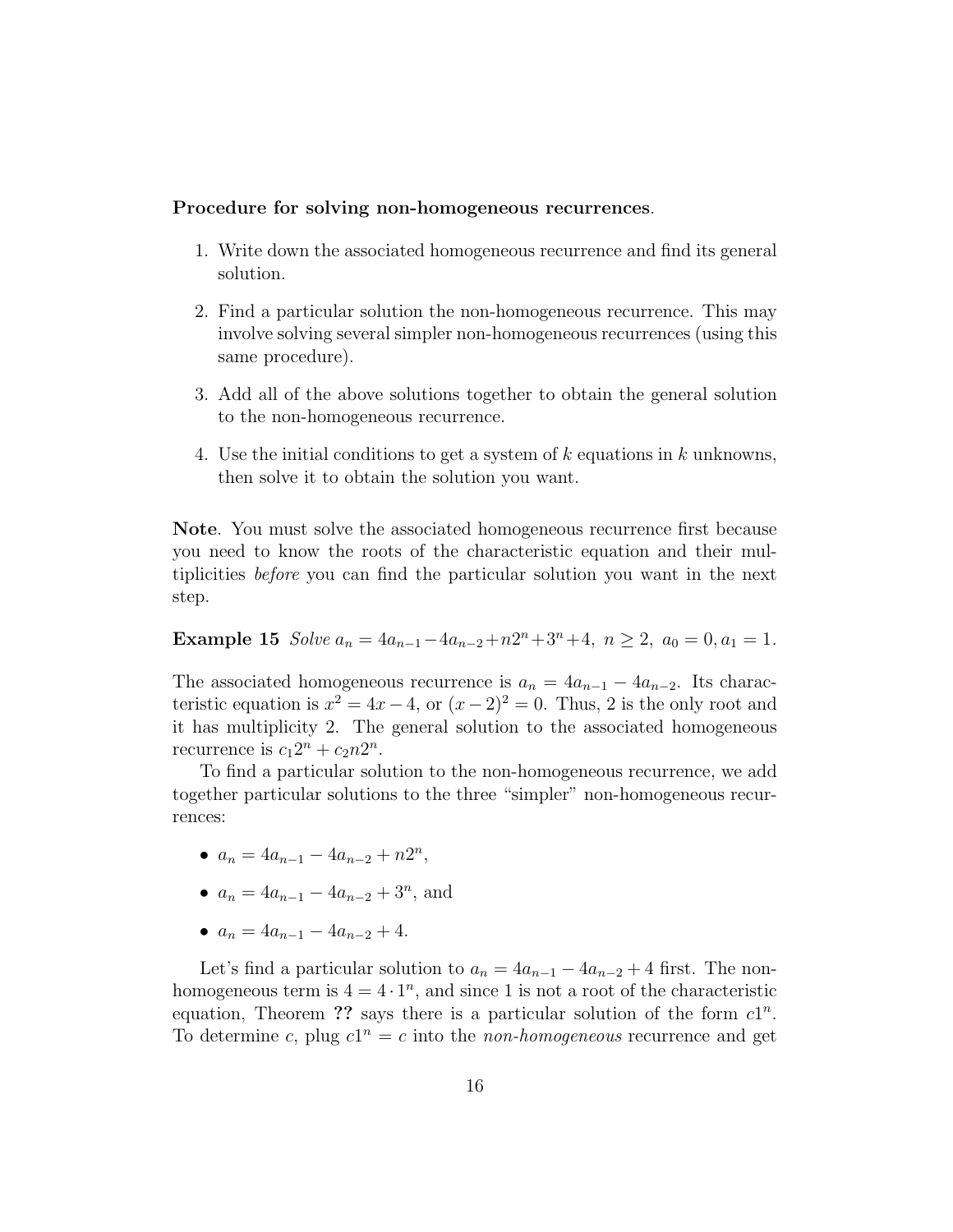$c = 4c - 4c + 4 = 4$ . Thus, a particular solution to the recurrence under consideration is  $a_n = 4$ .

Now let's do the same for  $a_n = 4a_{n-1} - 4a_{n-2} + 3^n$ . The non-homogeneous term is  $3^n = 1 \cdot 3^n$ . Since 3 is not a root of the characteristic equation, Theorem ?? says there is a particular solution of the form  $c3^n$ . To determine c, plug c3<sup>n</sup> into the non-homogeneous recurrence and get  $c3^n = 4c3^{n-1}$  $4c3^{n-2} + 3^n$ . After dividing by the common factor of  $3^{n-2}$ , we have  $9c =$  $12c - 4c + 9$ , or  $c = 9$ . Thus, a particular solution to the recurrence under consideration is  $a_n = 9 \cdot 3^n$ .

Let's find a particular solution to  $a_n = 4a_{n-1} - 4a_{n-2} + n2^n$ . The nonhomogeneous term is  $n2^n$ . Since 2 is a root of the characteristic equation with multiplicity 2, NHLRR 2 says there is a particular solution of the form  $n^2(un + v)2^n$ . To determine u and v, plug this expression into the nonhomogeneous recurrence and get

$$
n^{2}(un+v)2^{n} = 4(n-1)^{2}(u(n-1)+v)2^{n-1} - 4(n-2)^{2}(u(n-2)+v)2^{n-2} + n2^{n}.
$$

After dividing both sides by  $2n-2$  and doing a bit of algebra this becomes

$$
4un3 + 4vn2 = 8u(n - 1)3 + 8v(n - 1)2
$$
  
\n
$$
-4u(n - 2)3 - 4v(n - 2)2 + 4n
$$
  
\n
$$
= 8u(n3 - 3n2 + 3n - 1) + 8v(n2 - 2n + 1)
$$
  
\n
$$
-4u(n3 - 6n2 + 2n - 8) - 4v(n2 - 4n + 4) + 4n
$$
  
\n
$$
= (8u - 4u)n3 + (-24u + 8v + 24u - 4v)n2
$$
  
\n
$$
+ (24u - 16v - 48u + 16v + 4)n
$$
  
\n
$$
+ (-8u + 8v + 32u - 16v)
$$

Equating coefficients of like powers of  $n$  on the LHS and RHS gives:

$$
4u = 4u,
$$
  
\n
$$
4v = (-24u + 8v + 24u - 4v)
$$
  
\n
$$
0 = (24u - 16v - 48u + 16v + 4) = -24u + 4
$$
  
\n
$$
0 = (-8u + 8v + 32u - 16v) = -24u - 8v
$$

The first two equations tell us nothing. The third equation implies  $u = 1/6$ . Substituting this value into the last equation and solving gives  $v = 1/2$ . Thus, a particular solution to the given recurrence is  $n^2(\frac{1}{6})$  $\frac{1}{6}n + \frac{1}{2}$  $(\frac{1}{2})2^n$ .

By Theorem ??, combining the three particular solutions just obtained gives a particular solution to  $a_n = 4a_{n-1} - 4a_{n-2} + n2^n + 3^n + 4$ . It is  $4+9\cdot3^n+n^2(\frac{1}{6}$  $\frac{1}{6}n + \frac{1}{2}$  $(\frac{1}{2})2^n$ .